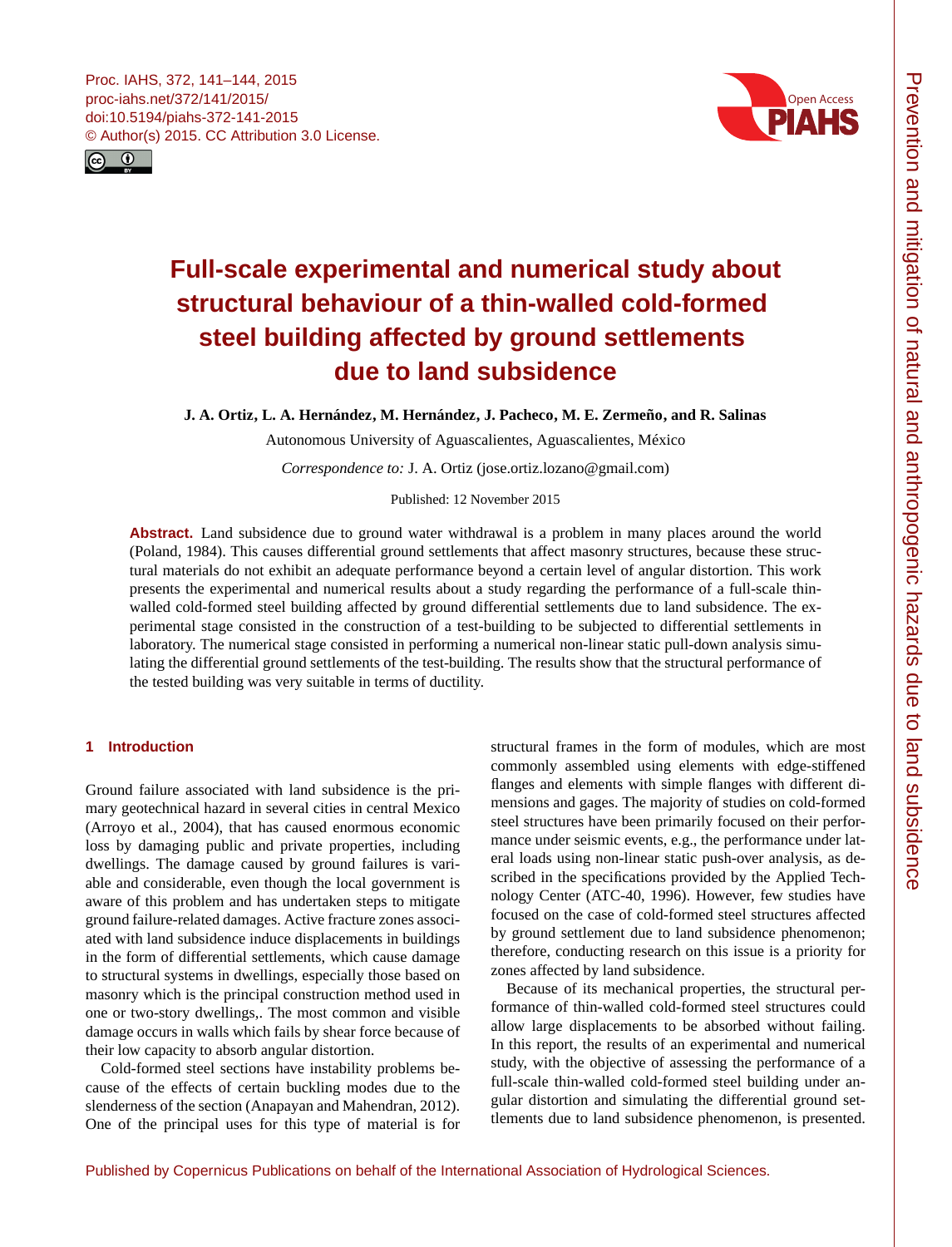

**Figure 1.** Interior view of the cold-formed steel structure.

This test building is a new construction system to be used in houses and the main objective is to know the structural performance for land subsidence.

# **2 Experimental and numerical methodology**

## 2.1 The test building subjected to vertical displacements

A full scale thin-walled cold-formed steel one-story building with 8 bearing walls of 2.5 m high was built. Figure 1 shows interior view of the housing which was structured with simple channel section 350T125-33 elements (tracks) on the top and bottom parts of the frame and vertical stiffened channel section 350S162-33 elements (studs). The center to center distance between the studs was 400 mm. Used as a sheathing material; a high-density expanded polystyrene panel with a thickness of 75 mm was inserted between the studs. The connections between the studs and the tracks were made using #8 flat head self-drilling screws with a longitude of 20 mm and applied to each joint; thus, four screws were used. To fasten the wall frames to the ground, "hold-down" type anchors at a right angle, constructed of steel plate A-36 of 4-mm thickness, were put in each bottom end of the frame; the anchors fastened the frame using 14 self-drilling screws #10 that were 38 mm in longitude, and a steel screw A-307 Gr. B with a diameter of 16 mm was used to anchor the frame to the ground. A double action hydraulic actuator with a 160 kN capacity connected to the ground was necessary to apply the monotonic vertical pull-down load on the bottom end of the frame, which was gradually increased to reach a 140 mm target vertical displacement. Measuring instruments were placed on the points of interest to evaluate the displacements for a total of 20 points distributed uniformly on the area of each frame. The average rate of load application was 12.5 mm min<sup>-1</sup>.

Tests on lateral load in thin walled cold-formed steel wall frames were conducted to obtain information related to the mechanical performance of the wall in terms of the elastic rotational stiffness of the system to calibrate the parameters of the finite element models.

## 2.2 Static non-linear pull-down analysis

The methodology followed in this study consisted on performing a non-linear pull-down analysis to a full scale thinwalled cold-formed steel one-story building affected by vertical displacement and simulating the effects produced by land subsidence, which develops gradually in buildings over the years.

The pull-down analysis of a structure can be considered when one of its supports suffers a vertical displacement, generally downwards. The results for this type of analysis are similar to the results that occur when a static non-linear pushover is used; the only difference is the direction in which the displacements are evaluated. In the push-over analysis, the horizontal displacements are assessed; in the pull-down analysis, the focus is on the vertical displacements, which can be generated by different causes. An important parameter in this type of vertical displacement (settlement) is its rate, which depends on the landslide type or other phenomenon that affects the structure (Negelescu and Foerster, 2010). A calibration of the model analysed was conducted based on all of the variables of influence, such as the aspect ratio, the gauge of the studs and tracks, the distance between the studs, the thickness of the sheathing, the elastic rotational stiffness and the mechanical properties of the materials involved, e.g., the modulus of elasticity and shear modulus. Afterwards several numerical simulations were performed using finite element software (SAP 2000, 2008) to verify that the numerical structural behaviour was equal to that of the experimental tests. Subsequently, the numerical pull-down analysis was performed on the virtual structural model by applying a gradual vertical monotonic incremental vertical displacement on the support (control joint), which simulated a differential settlement of the ground due to the land subsidence phenomenon.

The angular distortion is the ratio between the displacement and the longitude of the analysed structural frame; neither the studs nor the wall frames supported any vertical or horizontal load. The behaviour of the virtual model was assessed by obtaining the values of the moment dependent on the angular distortion for each step in the application of incremental displacement beyond the linear regime and adopting the following methodology:

- 1. Building the virtual model of cold-formed steel without any type of sheathing in the non-linear analysis SAP 2000 (2008) software based on the geometry and number of elements (studs and tracks).
- 2. Assigning properties: mechanical parameters of the materials (steel and sheathing), geometrical properties of the cross-section of cold-formed steel elements, applied loads and states of the load.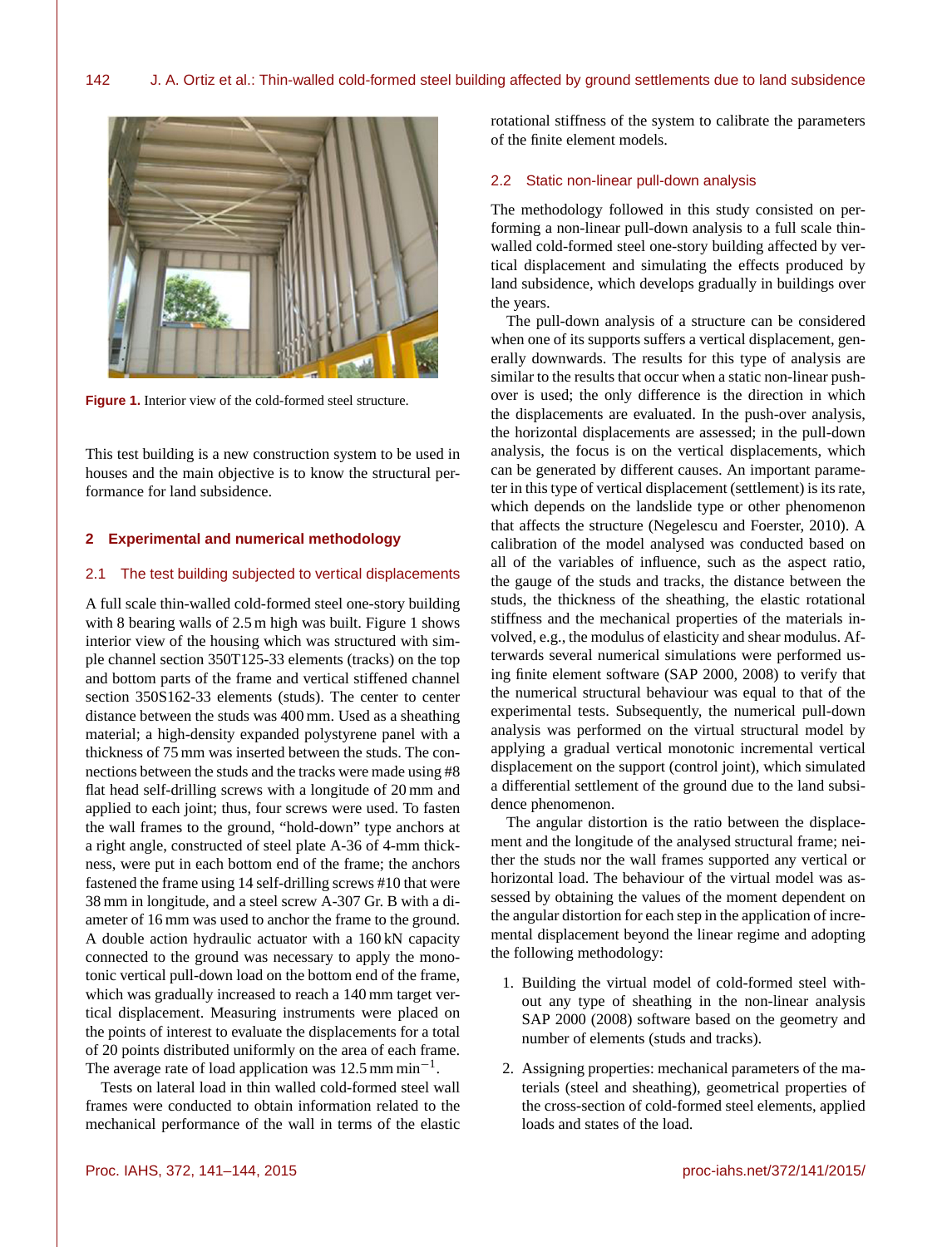

**Figure 2.** North Wall at the experimental test.

- 3. Calibrating the virtual model to reproduce the structural behaviour with lateral loads based on experimental tests conducted for the expanded polystyrene system, which are based on elastic rotational stiffness values, elasticity and shear modulus.
- 4. Assigning moment-rotation curves for distortional and local buckling on the ends of each stud to simulate plastic hinges (Ayhan and Schafer, 2002)
- 5. Configuring parameters for static non-linear pull-down analysis: maximum displacement, control joint and number of steps.
- 6. Running non-linear analysis on the virtual model and processing the results.

#### **3 Results and analysis**

## 3.1 Experimental results

The experimental phase of housing prototype was carried out in three stages vertical displacement applied in the central part of the rear wall located at the North end of the building. Figure 2 show the North wall during the experimental test. The cumulative total displacement was around 150 mm. The affected area by the pull-down effect corresponds to the West, Central, East and North walls. Figure 3 shows the structure and the location of the North and Central walls. Elements with the most significant damage were the Central and North walls. In the first phase of displacement (50 mm) damage and deformations due local buckling in bottom tracks were observed. The more affected tracks at this stage correspond with those located in the north and central walls, that connect at the point of application of displacements. In the second phase of displacement (100 mm accumulated), the polystyrene sheathing begins to detach from the metal structure without being broken. The diagonal bracing which at minimum vertical movements begin to bear and



**Figure 3.** Structuring of housing and location of North and Central walls (SAP 2000, 2008).

transmit tensile and compression forces. At this stage bending stresses are greatly enhanced by generating excessive deformations in bottom tracks. This condition of stresses, coupled with the presence of stiffening elements such as studs and connecting plates, causes plastic hings mainly in those segments of walls that connect to the bearing wall (Fig. 4). At the final stage (150 mm accumulated) some structural elements reached their maximum allowable load. Bottom tracks start to break at vulnerables areas near to bolted connections. Polystyrene sheathing completely breaks in top and bottom ends of walls affected and most of the connectors between slab and walls completely fail.

## 3.2 Numerical results

The parameter used to evaluate the performance of studs in affected walls is the relative moment value  $(M/M_p)$ , which measures the ability of the element to withstand bending moments in relation to the distortion applied in each of the walls. According with this was observed that in the case of the north wall, the stud 416 located at the point of application of displacement, distortion reached a value of 12 to 58 % of its bending capacity. In the case of Central wall stud 528 reached 98 % of capacity to a distortion value only 5 %. The stud 531 achieves 100 % capacity for a distortion of about 7 %. The rest of the studs on each of the walls studied showed lower values than those listed in this paragraph. According to the numerical analysis we can see that the behavior of structural elements is excellent as it allows high levels of distortion, without elements reach fail.

# **4 Conclusions**

The cold-formed steel structure with polystyrene sheathing presents a greater flexibility in comparison with other materials like OSB wood, calcium silicate, and gypsum because the